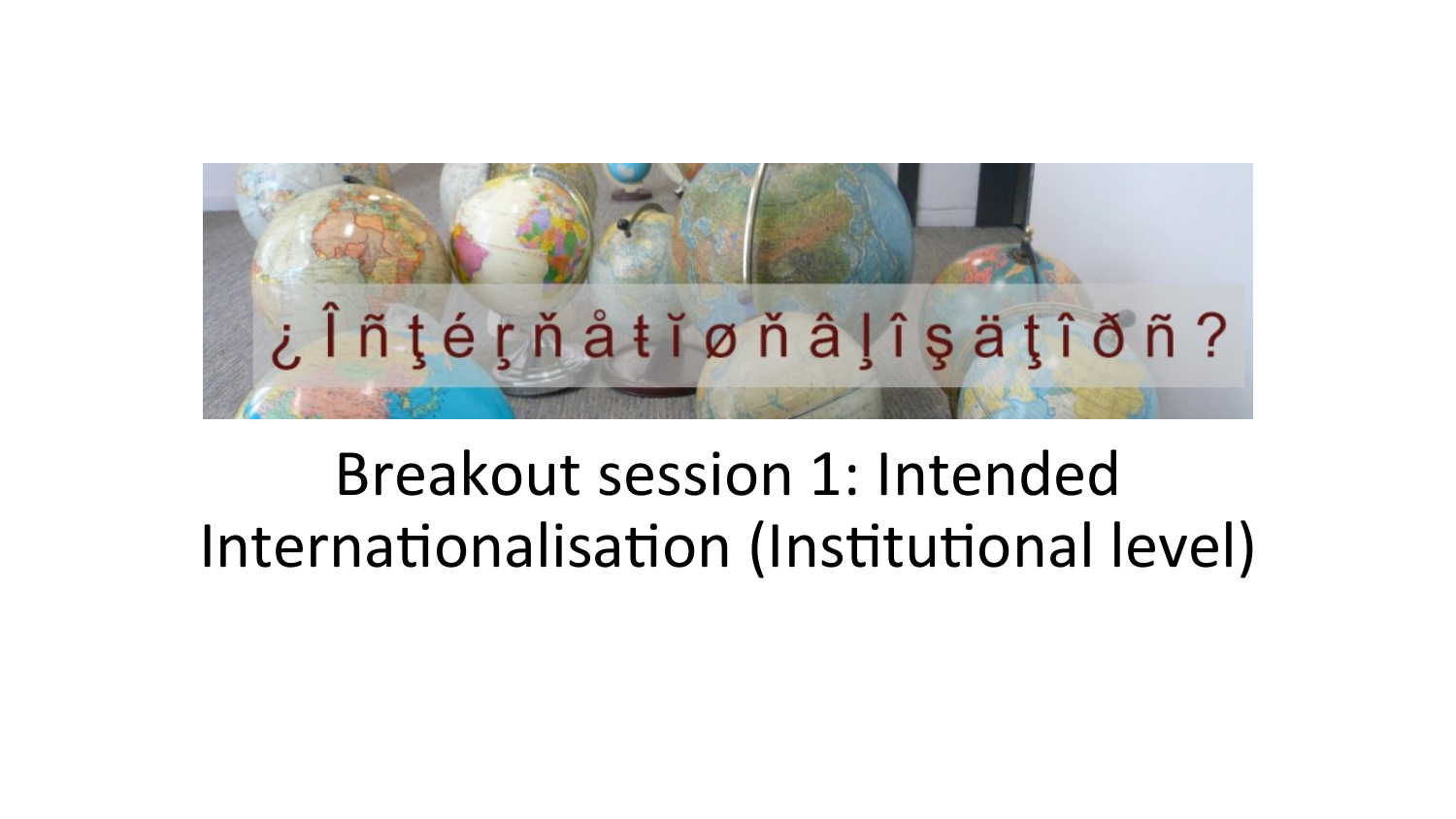#### Criterion 1a: Supported goals

The internationalisation goals for the institution are documented and these are shared and supported by stakeholders within and outside the institution

#### What are the international goals?

- Which document?
- Do they cover internationalization?
- Clear, reasonable (but challenging) goals?
- If based on other goals, how are they adopted?

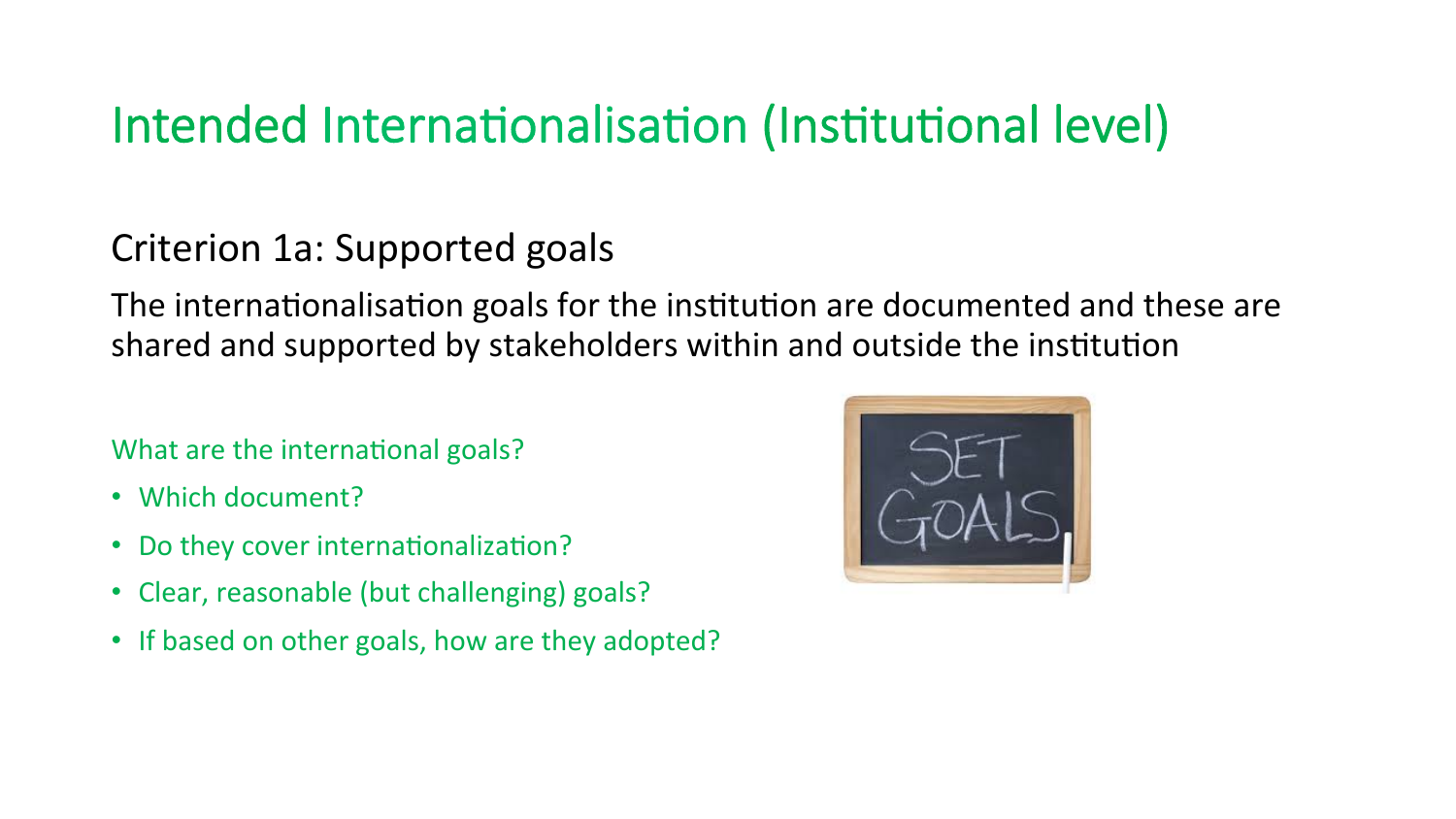Criterion 1a: Supported goals

The internationalisation goals for the institution are documented and these are shared and supported by stakeholders within and outside the institution (2)

Who are the stakeholders?

- Are they explicitly identified?
- Can they identify the institution's intended internationalisation?
- Do they support the internationalization goals?
- Can/do they contribute?

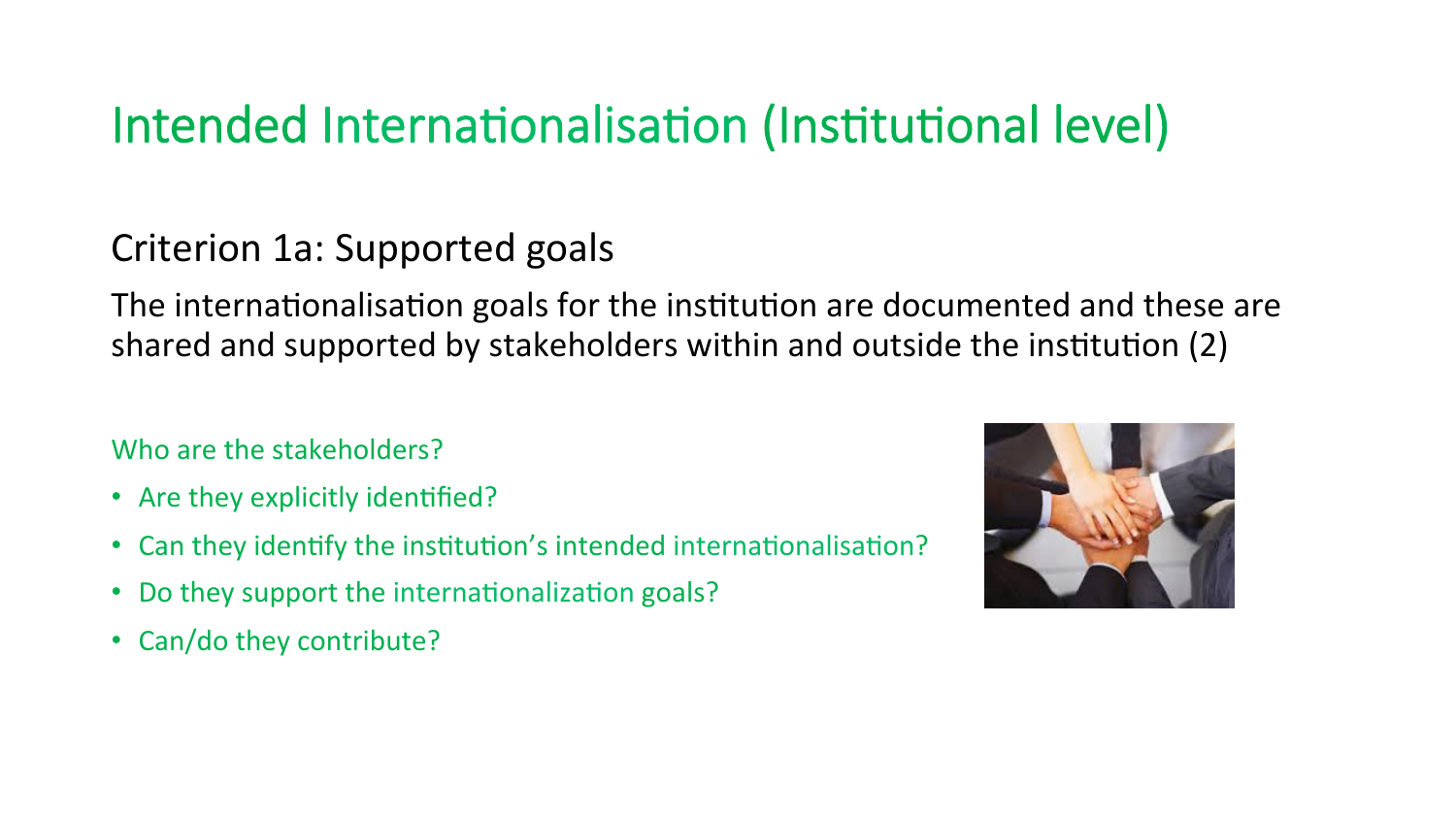#### Criterion 1b: Verifiable objectives

The institution has formulated verifiable objectives that enable it to monitor the achievement of its internationalisation goals

#### What are the internationalisation objectives?

• Which document?

Are they verifiable?

• Does each one have a quantitative/qualitative element?

Can/do their achievement be monitored through these objectives?

- Reasonable (but challenging) objectives
- Correspondence with the internationalization goals?

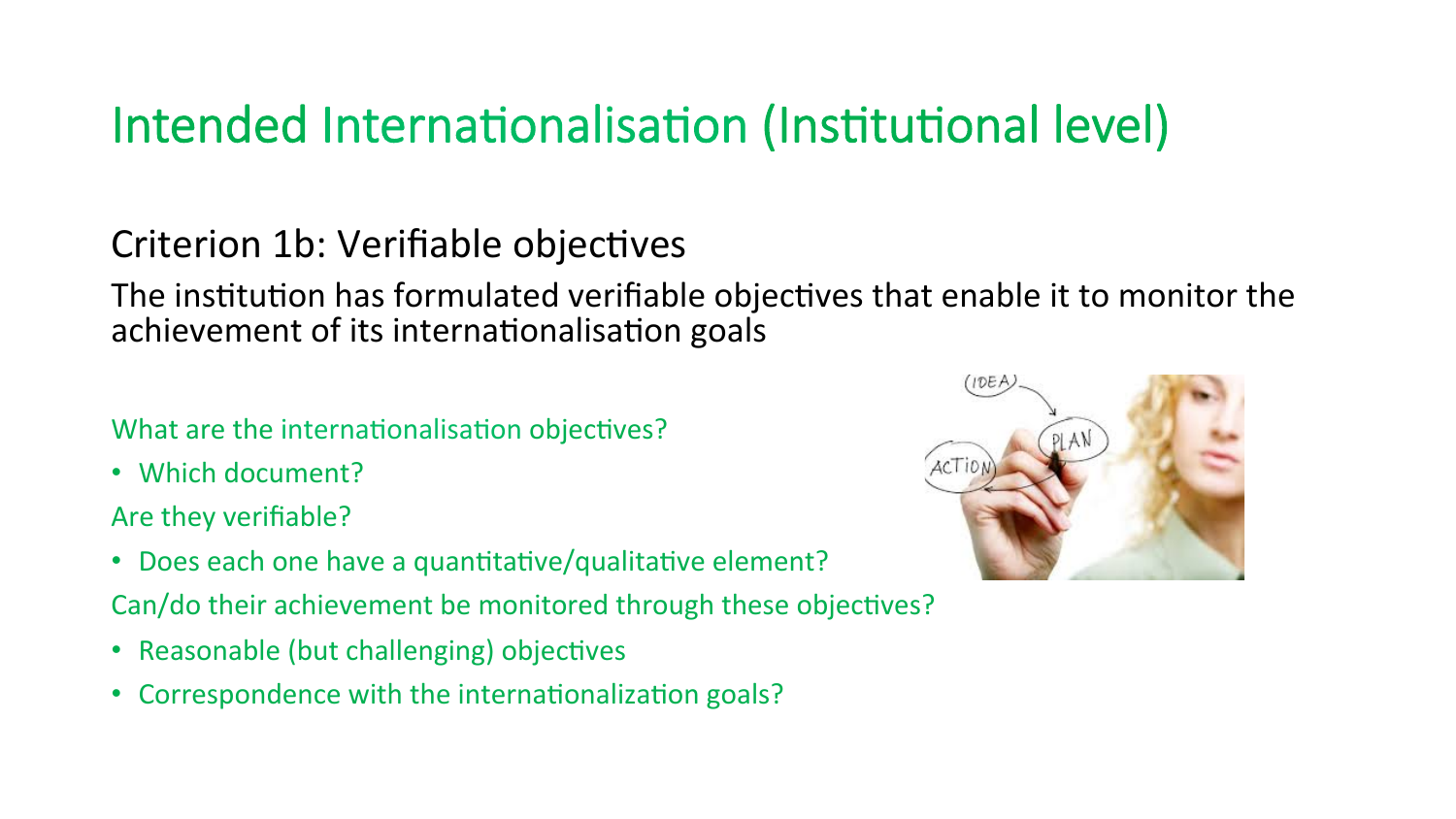Criterion 1c: Impact on education

The internationalisation goals explicitly include measures taht contribute to the overall quality as a programme

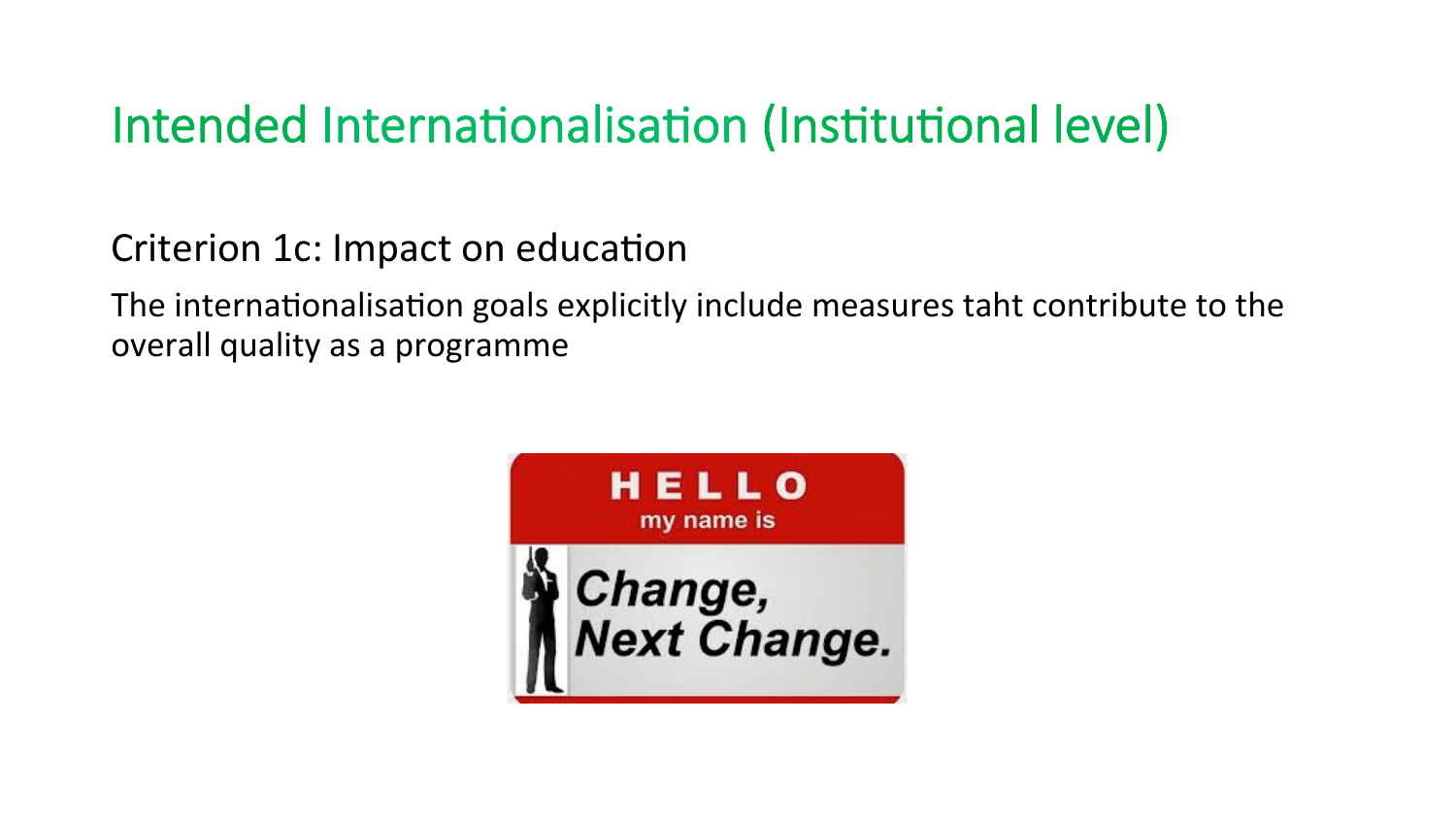**Food for thought** 



- The institution: demonstration The panel: assessment
- $\Box$ (Long term) goals vs (short term) objectives?
- **OStakeholders' implication?**
- Internationalisation just an item of the overall institutional policy?